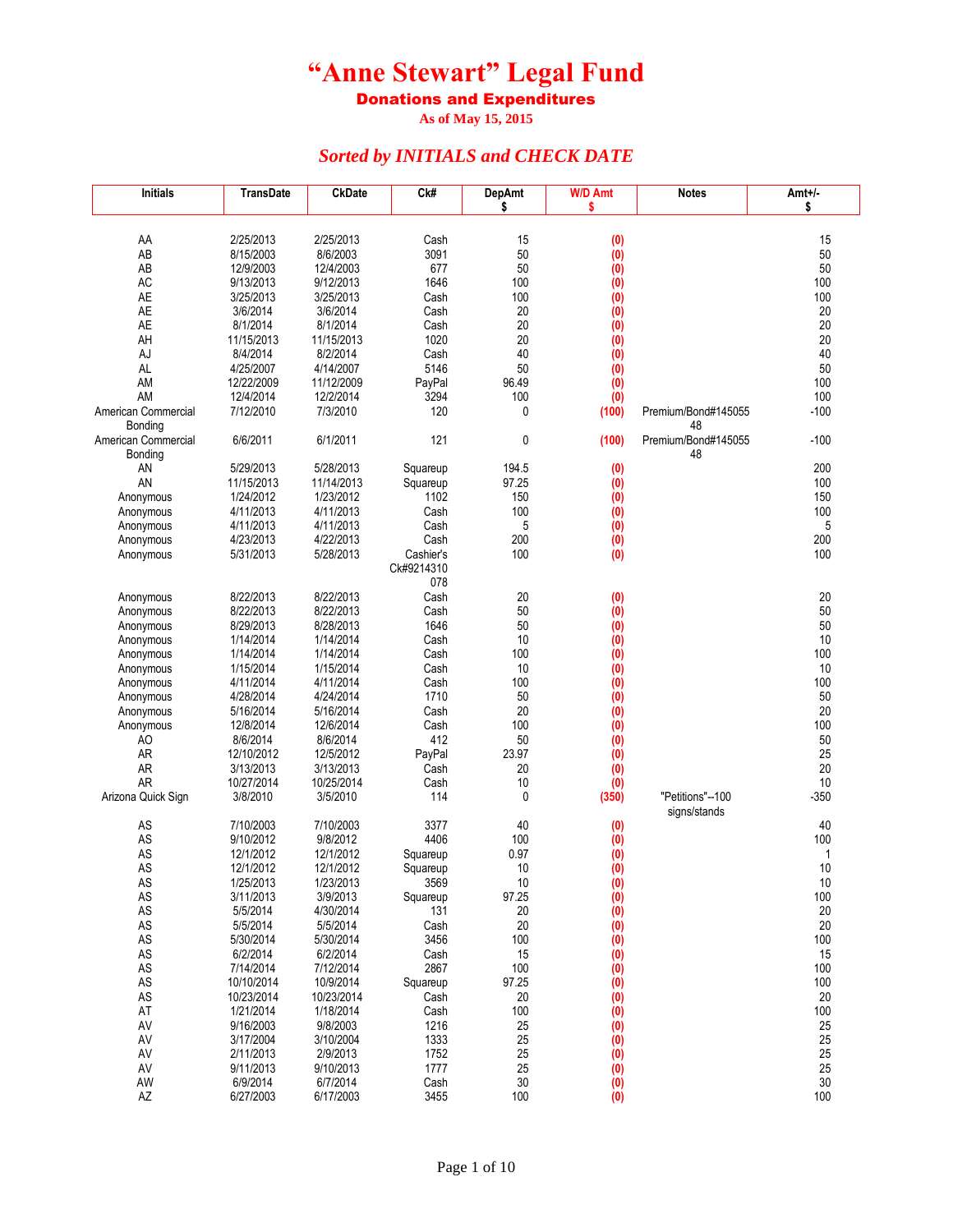Donations and Expenditures

**As of May 15, 2015**

| Initials               | TransDate              | <b>CkDate</b>          | Ck#            | <b>DepAmt</b> | <b>W/D Amt</b> | <b>Notes</b>                                        | Amt+/-     |
|------------------------|------------------------|------------------------|----------------|---------------|----------------|-----------------------------------------------------|------------|
|                        |                        |                        |                | \$            | \$             |                                                     | \$         |
|                        |                        |                        |                |               |                |                                                     |            |
| AZ                     | 7/26/2012              | 7/25/2012              | Cash           | 100           | (0)            |                                                     | 100        |
| AZ<br>BA               | 10/23/2014             | 10/23/2014             | Cash           | 100<br>50     | (0)            |                                                     | 100        |
| BA                     | 11/1/2013<br>5/20/2014 | 11/1/2013<br>5/17/2014 | Cash<br>PayPal | 193.9         | (0)            |                                                     | 50<br>200  |
| BB                     | 6/27/2003              | 6/16/2003              | 3666           | 10            | (0)<br>(0)     |                                                     | 10         |
| BB                     | 10/2/2012              | 10/2/2012              | 2421           | 25            | (0)            |                                                     | 25         |
| BB                     | 3/28/2013              | 3/28/2013              | 4908           | 100           | (0)            |                                                     | 100        |
| BB                     | 5/2/2013               | 5/2/2013               | 1129           | 100           | (0)            |                                                     | 100        |
| BJ                     | 8/12/2013              | 8/10/2013              | Cash           | 20            | (0)            |                                                     | 20         |
| ΒK                     | 10/4/2012              | 10/4/2012              | Cash           | 10            | (0)            |                                                     | 10         |
| <b>BL</b>              | 3/10/2004              | 3/7/2004               | 1541           | 30            | (0)            |                                                     | 30         |
| <b>BL</b>              | 4/29/2013              | 4/26/2013              | 1055           | 50            | (0)            |                                                     | 50         |
| <b>BL</b>              | 11/18/2013             | 11/18/2013             | 535            | 50            | (0)            |                                                     | 50         |
| BL                     | 5/8/2014               | 5/8/2014               | Cash           | 5             | (0)            |                                                     | $\sqrt{5}$ |
| <b>BM</b>              | 6/27/2003              | 6/16/2003              | 1267           | 50            | (0)            |                                                     | 50         |
| <b>BM</b>              | 11/7/2003              | 11/4/2003              | 3423           | 25            | (0)            |                                                     | 25         |
| <b>BM</b>              | 6/6/2006               | 6/6/2006               | Cash           | 25            | (0)            |                                                     | 25         |
| BM                     | 8/21/2012              | 8/16/2012              | Cash           | 100           | (0)            |                                                     | 100        |
| BM                     | 3/12/2013              | 3/12/2013              | Cash           | 200           | (0)            |                                                     | 200        |
| BM                     | 8/11/2014              | 8/11/2014              | 1117           | 25            | (0)            |                                                     | 25         |
| <b>BM</b>              | 12/15/2014             | 12/13/2014             | Cash           | 5             | (0)            |                                                     | 5          |
| BN                     | 8/15/2003              | 8/6/2003               | 850            | 10            | (0)            |                                                     | 10         |
| <b>BN</b>              | 11/26/2003             | 11/1/2003              | 5095           | 20            | (0)            |                                                     | 20         |
| <b>BN</b>              | 2/5/2014               | 2/5/2014               | 5579           | 50            | (0)            |                                                     | 50         |
| <b>Bond Services</b>   | 6/18/2012              | 6/12/2012              | 123            | 0             | (100)          | Dishonesty Bond                                     | $-100$     |
| <b>Bond Services</b>   | 5/29/2013              | 5/23/2013              | 126            | 0             | (100)          | #14505548<br>Dishonesty Bond<br>#14505548           | $-100$     |
| <b>Bond Services</b>   | 5/22/2014              | 5/19/2014              | 128            | 0             | (100)          | Dishonesty Bond<br>#14505548                        | $-100$     |
| <b>BP</b>              | 11/7/2003              | 11/5/2003              | Cash           | 5             | (0)            |                                                     | 5          |
| <b>BP</b>              | 7/15/2013              | 7/15/2013              | 4343           | 25            | (0)            |                                                     | 25         |
| BR                     | 9/3/2014               | 9/3/2014               | 4512           | 25            | (0)            |                                                     | 25         |
| <b>BS</b>              | 5/19/2014              | 5/16/2014              | Squareup       | 97.25         | (0)            |                                                     | 100        |
| BW                     | 6/26/2013              | 6/26/2013              | Cash           | 100           | (0)            |                                                     | 100        |
| CA                     | 12/11/2012             | 11/30/2012             | 1244           | 50            | (0)            |                                                     | 50         |
| CA                     | 4/16/2013              | 4/14/2013              | 1459           | 200           | (0)            |                                                     | 200        |
| <b>CAN Surety</b>      | 6/15/2009              | 6/11/2009              | 109            | 0             | (100)          | Bond 0601 14505548                                  | $-100$     |
| CB                     | 11/12/2013             | 11/9/2013              | Cash           | 20            | (0)            |                                                     | 20         |
| <b>CD</b>              | 8/28/2014              | 8/28/2014              | 2697           | 25            | (0)            |                                                     | 25         |
| CF<br>CG               | 5/19/2014              | 5/17/2014              | Cash<br>1084   | 5             | (0)            |                                                     | 5<br>30    |
| CG                     | 6/27/2003<br>8/21/2003 | 6/16/2003<br>8/15/2003 | 1980           | 30<br>25      | (0)            |                                                     | 25         |
| CG                     | 2/14/2013              | 2/14/2013              | 10814          | 100           | (0)<br>(0)     |                                                     | 100        |
| CG                     | 3/18/2013              | 3/16/2013              | 3176           | 100           | (0)            |                                                     | 100        |
| CН                     | 2/2//2014              | 2/24/2014              | 2305           | 20            | (0)            |                                                     | 20         |
| CJ                     | 10/28/2003             | 10/21/2003             | 9180           | 100           | (0)            |                                                     | 100        |
| CK                     | 10/18/2013             | 10/13/2013             | 320            | 100           | (0)            |                                                     | 100        |
| CL                     | 5/29/2013              | 5/29/2013              | Cash           | 100           | (0)            |                                                     | 100        |
| CO                     | 2/27/2014              | 2/27/2014              | 21987          | 30            | (0)            |                                                     | 30         |
| <b>Colbert InsServ</b> | 7/21/2003              | 7/21/2003              | 101            | 0             | (100)          | Dishonesty B                                        | $-100$     |
|                        |                        |                        |                |               |                | Bond#14505548<br>Western Surety Co.                 |            |
| Colbert InsServ        | 7/1/2004               | 7/1/2004               | 103            | 0             | (100)          | Dishonesty B<br>Bond#14505548                       | $-100$     |
|                        |                        |                        |                |               |                | Western Surety Co.                                  |            |
| Colbert InsServ        | 6/13/2005              | 6/13/2005              | 104            | 0             | (100)          | Dishonesty B<br>Bond#14505548<br>Western Surety Co. | $-100$     |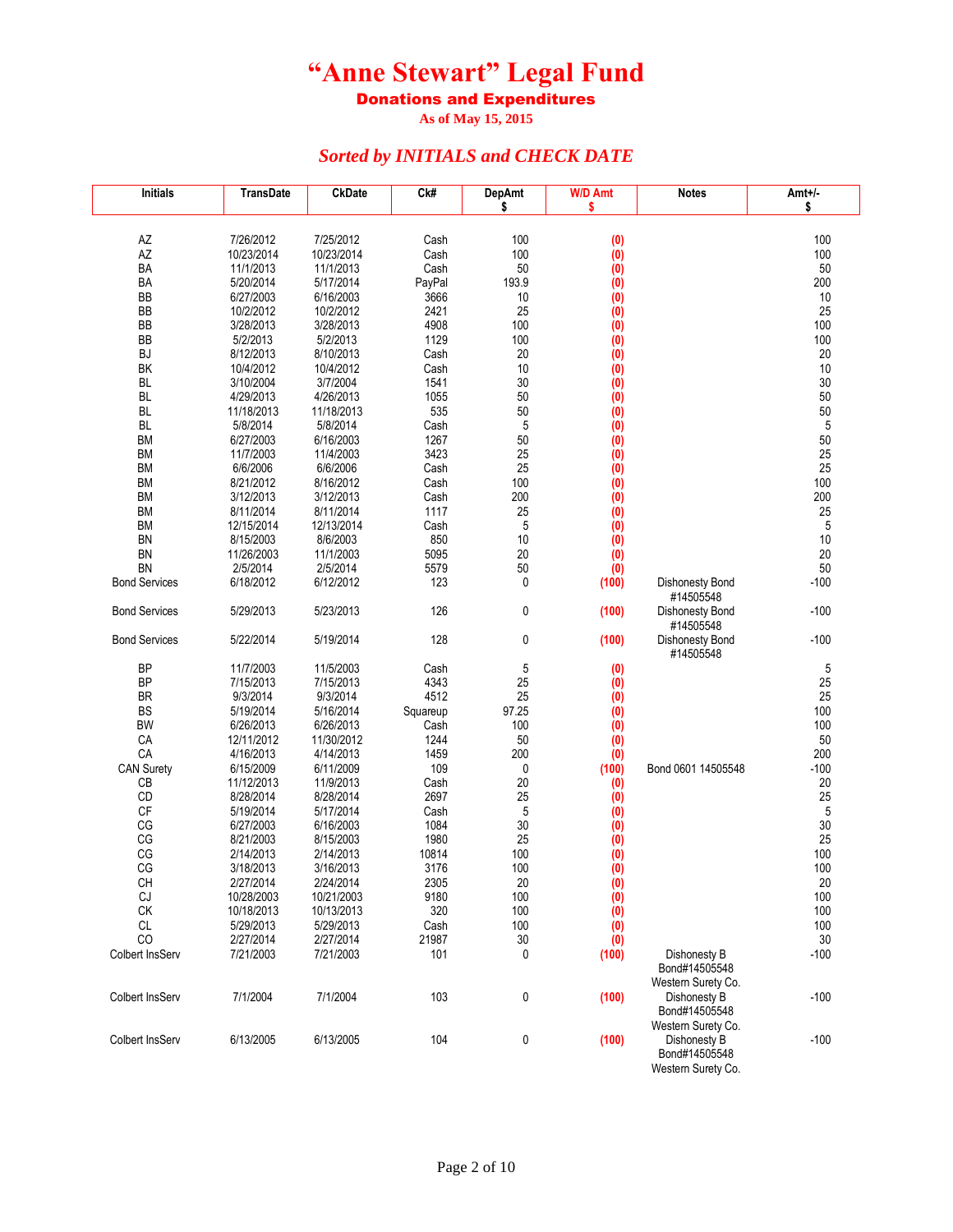Donations and Expenditures

**As of May 15, 2015**

| <b>Initials</b>     | <b>TransDate</b> | <b>CkDate</b> | C <sub>k#</sub> | <b>DepAmt</b> | <b>W/D Amt</b>   | <b>Notes</b>                        | Amt+/-      |
|---------------------|------------------|---------------|-----------------|---------------|------------------|-------------------------------------|-------------|
|                     |                  |               |                 | \$            | \$               |                                     | \$          |
| Colbert InsServ     | 7/1/2006         | 7/1/2006      | 105             | 0             | (100)            | Dishonesty B                        | $-100$      |
|                     |                  |               |                 |               |                  | Bond#14505548                       |             |
|                     |                  |               |                 |               |                  | Western Surety Co.                  |             |
| Colbert InsServ     | 7/9/2007         | 7/3/2007      | 107             | 0             | (100)            | Dishonesty B                        | $-100$      |
|                     |                  |               |                 |               |                  | Bond#14505548<br>Western Surety Co. |             |
| Colbert InsServ     | 6/15/2008        | 6/15/2008     | 108             | 0             | (100)            | Dishonesty B                        | $-100$      |
|                     |                  |               |                 |               |                  | Bond#14505548                       |             |
|                     |                  |               |                 |               |                  | Western Surety Co.                  |             |
| Compass             | 3/26/2012        | 3/26/2012     | Transfer        | 6.25          | (0)              | Cash Bonus on Acct                  | 6.25        |
|                     |                  |               |                 |               |                  | Anniversary Date-<br>THANK YOU      |             |
| СP                  | 8/20/2013        | 8/20/2013     | 138             | 100           | (0)              |                                     | 100         |
| CR                  | 7/29/2003        | 7/26/2003     | Cash            | 10            | (0)              |                                     | 10          |
| <b>CR</b>           | 9/18/2014        | 9/18/2014     | 3678            | 100           | (0)              |                                     | 100         |
| CS                  | 10/17/2003       | 10/10/2003    | 4279            | 30            | (0)              |                                     | 30          |
| CS                  | 6/30/2014        | 6/30/2014     | Cash            | 20            | (0)              |                                     | 20          |
| <b>CT</b>           | 11/13/2013       | 11/13/2013    | 1392            | 10            | (0)              |                                     | 10          |
| DA                  | 4/15/2013        | 4/13/2013     | 2913            | 50            | (0)              |                                     | 50          |
| DB                  | 3/31/2004        | 3/29/2004     | 10074           | 25            | (0)              |                                     | 25          |
| DB                  | 12/7/2012        | 12/7/2012     | Cash            | 100           | (0)              |                                     | 100         |
| DB                  | 5/23/2013        | 5/23/2013     | 6360            | 25            | (0)              |                                     | 25          |
| DB                  | 11/14/2013       | 10/21/2013    | 5537            | 20            | (0)              |                                     | 20          |
| DB                  | 3/7/2014         | 3/7/2014      | Cash            | 20            | (0)              |                                     | 20          |
| DC                  | 7/2/2013         | 6/30/2013     | 1183            | 10            | (0)              |                                     | 10          |
| DC                  | 11/7/2013        | 11/7/2013     | Cash            | 10            | (0)              |                                     | 10          |
| DD                  | 3/4/2013         | 3/3/2013      | 1044            | 100           | (0)              |                                     | 100         |
| DD                  | 5/30/2013        | 4/16/2013     | 138             | 50            | (0)              |                                     | 50          |
| <b>DD</b>           | 2/28/2014        | 2/28/2014     | 2867            | 100           | (0)              |                                     | 100         |
| Dessaules Law Group | 6/2/2014         | 5/28/2014     | 129             | 0             | $(-500)$         |                                     | $-500$      |
| Dessaules Law Group | 5/15/2015        | 5/15/2015     | 501562988       | 0             | $(-20102.77)$    | Cashier's Check:                    | $-20102.77$ |
| DF                  | 8/1/2014         | 8/1/2014      | 3380            | 20            | (0)              | <b>Account Closed</b>               | 20          |
| DG                  | 10/5/2012        | 10/3/2012     | 6367            | 25            | (0)              |                                     | 25          |
| DG                  | 11/12/2013       | 11/12/2013    | 9022            | 50            | (0)              |                                     | 50          |
| DH                  | 3/22/2010        | 3/21/2010     | Cash            | 20            | (0)              |                                     | 20          |
| DK                  | 6/19/2014        | 6/19/2014     | Cash            | 20            | (0)              |                                     | 20          |
| <b>DL</b>           | 1/21/2013        | 1/16/2013     | PayPal          | 48.25         | (0)              |                                     | 50          |
| <b>DM</b>           | 4/20/2004        | 4/14/2004     | 9173            | 20            | (0)              |                                     | 20          |
| DO                  | 4/24/2013        | 4/23/2013     | 585             | 20            | (0)              |                                     | 20          |
| DO                  | 6/27/2014        | 6/27/2014     | 700             | 50            | (0)              |                                     | 50          |
| <b>DP</b>           | 10/21/2014       | 10/21/2014    | Cash            | 5             | (0)              |                                     | $\sqrt{5}$  |
| DR                  | 6/25/2014        | 6/25/2014     | Cash            | 20            | (0)              |                                     | 20          |
| DS                  | 3/12/2013        | 3/11/2013     | 2417            | 25            | (0)              |                                     | 25          |
| DS                  | 1/13/2014        | 1/13/2014     | Cash            | 100           | (0)              |                                     | 100         |
| DS                  | 11/18/2014       | 11/18/2014    | Cash            | 40            | (0)              |                                     | 40          |
| DT                  | 3/14/2005        | 3/12/2005     | 752             | 25            | (0)              |                                     | 25          |
| DT                  | 7/21/2006        | 7/21/2006     | 4911            | 50            | (0)              |                                     | 50          |
| DT                  | 2/11/2013        | 2/9/2013      | 6281            | 100           | $\overline{(0)}$ |                                     | 100         |
| <b>DV</b>           | 11/17/2003       | 11/10/2003    | 241             | 20            | (0)              |                                     | 20          |
| DV                  | 4/10/2010        | 4/9/2010      | 1047            | 10            | (0)              |                                     | 10          |
| <b>DW</b>           | 3/31/2004        | 3/29/2004     | 4372            | 25            | (0)              |                                     | 25          |
| DW                  | 8/7/2014         | 8/7/2014      | Cash            | 20            | (0)              |                                     | 20          |
| EC                  | 8/8/2013         | 8/8/2013      | 2672            | 100           | (0)              |                                     | 100         |
| ED                  | 2/14/2014        | 2/14/2014     | 1027            | 100           | (0)              |                                     | 100         |
| ED                  | 6/9/2014         | 6/6/2014      | 3697            | 100           | (0)              |                                     | 100         |
| EG                  | 1/25/2013        | 1/21/2013     | 11825           | 100           | (0)              |                                     | 100         |
| EH                  | 6/29/2005        | 6/22/2005     | 400             | 100           | (0)              |                                     | 100         |
| EH                  | 2/18/2014        | 2/18/2014     | 2352            | 20            | (0)              |                                     | 20          |
| EK                  | 6/6/2005         | 6/1/2005      | 2074            | 200           | (0)              |                                     | 200         |
| EK                  | 1/18/2012        | 1/15/2012     | 3679            | 100           | (0)              |                                     | 100         |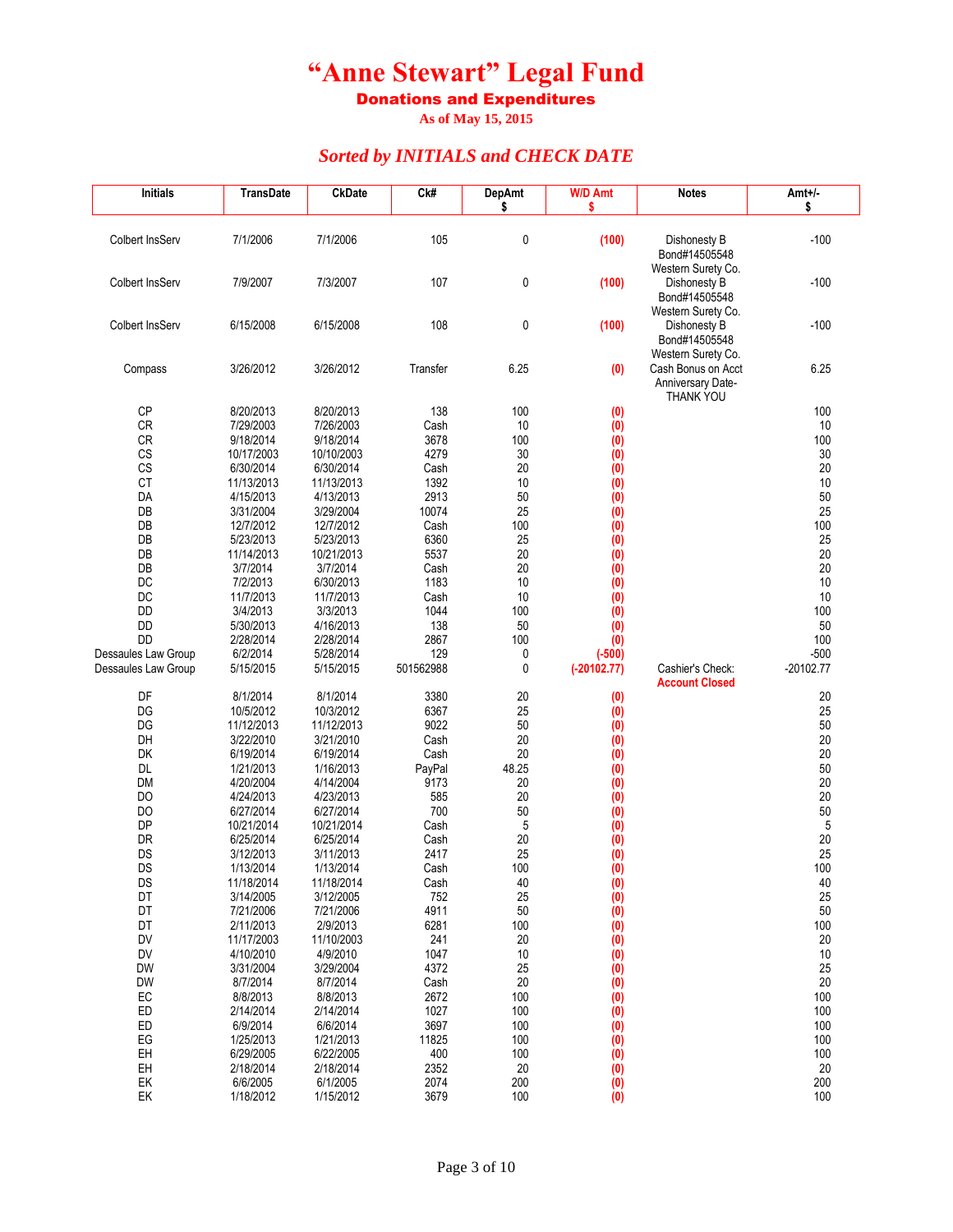Donations and Expenditures

**As of May 15, 2015**

| <b>Initials</b> | <b>TransDate</b>        | <b>CkDate</b>           | Ck#          | <b>DepAmt</b> | <b>W/D Amt</b>   | <b>Notes</b>          | Amt+/-     |
|-----------------|-------------------------|-------------------------|--------------|---------------|------------------|-----------------------|------------|
|                 |                         |                         |              | \$            | \$               |                       | \$         |
|                 |                         |                         |              |               |                  |                       |            |
| EK<br>EK        | 4/25/2012<br>1/17/2013  | 4/20/2012<br>1/16/2013  | 3754<br>4010 | 100<br>100    | (0)<br>(0)       |                       | 100<br>100 |
| EK              | 8/7/2013                | 8/2/2013                | 4171         | 100           | (0)              |                       | 100        |
| EK              | 4/1/2014                | 4/1/2014                | 4359         | 100           | (0)              |                       | 100        |
| EO              | 9/8/2003                | 8/30/2003               | 0816         | 100           | (0)              |                       | 100        |
| EP              | 8/12/2013               | 8/10/2013               | Cash         | 20            | (0)              |                       | 20         |
| ER              | 8/8/2013                | 8/8/2013                | 569          | 20            | (0)              |                       | 20         |
| ES              | 10/11/2013              | 10/11/2013              | Cash         | 27            | (0)              |                       | 27         |
| ES              | 3/24/2014               | 3/22/2014               | Cash         | 5             | (0)              |                       | 5          |
| ET              | 12/5/2013               | 12/5/2013               | Cash         | 5             | $\overline{(0)}$ |                       | 5          |
| EW              | 2/1/2013                | 2/1/2013                | Cash         | 40            | (0)              |                       | 40         |
| FC              | 8/15/2003               | 8/12/2003               | 1455         | 50            | (0)              |                       | 50         |
| Federal Court   | 1/8/2008                | 1/8/2008                | Cash         | 0             | (32.8)           | Cin Ins V RCSC copies | $-32.8$    |
| FH              | 2/6/2013<br>10/1/2014   | 2/6/2013<br>10/1/2014   | 3559         | 50            | (0)              |                       | 50<br>100  |
| GA<br>GB        | 6/19/2014               | 6/15/2014               | 2659<br>2515 | 100<br>200    | (0)<br>(0)       |                       | 200        |
| GB              | 9/12/2014               | 9/7/2014                | 2549         | 200           | (0)              |                       | 200        |
| GD              | 6/27/2003               | 6/16/2003               | 1734         | 50            | (0)              |                       | 50         |
| GD              | 2/17/2012               | 2/17/2012               | 1154         | 30            | (0)              |                       | 30         |
| GF              | 7/14/2005               | 6/29/2005               | 1386         | 20            | (0)              |                       | 20         |
| GH              | 4/20/2004               | 4/19/2004               | Cash         | 10            | (0)              |                       | 10         |
| GH              | 7/28/2014               | 7/24/2014               | 2223         | 100           | (0)              |                       | 100        |
| GH              | 10/9/2014               | 10/9/2014               | 0773102524   | 40            | (0)              |                       | 40         |
| GK              | 4/11/2013               | 4/11/2013               | 1032         | 100           | (0)              |                       | 100        |
| GL              | 2/19/2013               | 2/18/2013               | 2003         | 500           | (0)              |                       | 500        |
| GM              | 3/11/2013               | 3/6/2013                | PayPal       | 96.8          | (0)              |                       | 100        |
| GM              | 5/28/2013               | 5/25/2013               | 604          | 100           | $\overline{(0)}$ |                       | 100        |
| GM              | 6/9/2014                | 6/7/2014                | Cash         | 20            | (0)              |                       | 20         |
| GR<br>GR        | 11/7/2003               | 11/4/2003<br>12/3/2005  | 570<br>9923  | 100           | $\overline{(0)}$ |                       | 100<br>50  |
| GR              | 12/5/2005<br>3/19/2012  | 3/16/2012               | 1979         | 50<br>50      | (0)<br>(0)       |                       | 50         |
| GS              | 6/13/2005               | 6/8/2005                | 14228        | 20            | (0)              |                       | 20         |
| GS              | 12/10/2013              | 12/10/2013              | 6192         | 50            | (0)              |                       | 50         |
| GV              | 7/14/2014               | 7/14/2014               | 3784         | 100           | (0)              |                       | 100        |
| GW              | 12/21/2009              | 12/19/2009              | Cash         | 45            | (0)              |                       | 45         |
| GW              | 4/19/2010               | 4/19/2010               | Cash         | 25            | (0)              |                       | 25         |
| GW              | 1/18/2012               | 1/18/2012               | Cash         | 10            | (0)              |                       | 10         |
| GW              | 10/9/2012               | 10/9/2012               | 2690         | 25            | (0)              |                       | 25         |
| GW              | 3/12/2014               | 3/11/2014               | Cash         | 50            | (0)              |                       | 50         |
| HB              | 2/13/2004               | 2/10/2004               | 1238         | 50            | (0)              |                       | 50         |
| HE              | 11/17/2003              | 11/10/2003              | 0968         | 25            | (0)              |                       | 25         |
| HF              | 9/27/2005               | 9/26/2005               | Cash         | 20            | (0)              |                       | 20         |
| HG              | 6/6/2005                | 6/2/2005                | 1190         | 5             | (0)              |                       | 5          |
| HG<br>HP        | 1/22/2013<br>12/20/2013 | 1/19/2013<br>12/20/2013 | 1213<br>1041 | 100<br>100    | (0)<br>(0)       |                       | 100<br>100 |
| HR              | 8/14/2013               | 8/14/2013               | Cash         | 10            | (0)              |                       | $10\,$     |
| IB              | 3/17/2014               | 3/15/2014               | 253          | 20            | (0)              |                       | 20         |
| IF              | 6/5/2014                | 6/5/2014                | 1507         | 100           | (0)              |                       | 100        |
| ΙK              | 1/13/2014               | 1/13/2014               | Cash         | 10            | (0)              |                       | 10         |
| IR              | 9/18/2014               | 9/18/2014               | Cash         | 20            | (0)              |                       | 20         |
| JA              | 1/16/2013               | 1/16/2013               | 615          | 10            | (0)              |                       | 10         |
| JA              | 1/21/2014               | 1/18/2014               | Cash         | 20            | (0)              |                       | 20         |
| JA              | 7/24/2014               | 7/23/2014               | 4335         | 200           | (0)              |                       | 200        |
| James Treece    | 5/14/2013               | 5/14/2013               | 4531         | 100           | (0)              |                       | 100        |
| JB              | 10/4/2012               | 10/4/2012               | 3404         | 100           | (0)              |                       | 100        |
| JB              | 1/11/2013               | 1/11/2013               | 776          | 15            | (0)              |                       | 15         |
| JB              | 4/18/2013               | 4/18/2013               | Cash         | 20            | (0)              |                       | 20         |
| JB              | 5/13/2013               | 5/10/2013               | 6077         | 10            | (0)              |                       | 10         |
| JB              | 7/12/2013               | 7/12/2013               | 2632         | 100           | (0)              |                       | 100        |
| JB<br>JB        | 2/4/2014<br>2/18/2014   | 2/4/2014<br>2/15/2014   | 1371<br>Cash | 100<br>50     | (0)<br>(0)       |                       | 100<br>50  |
|                 |                         |                         |              |               |                  |                       |            |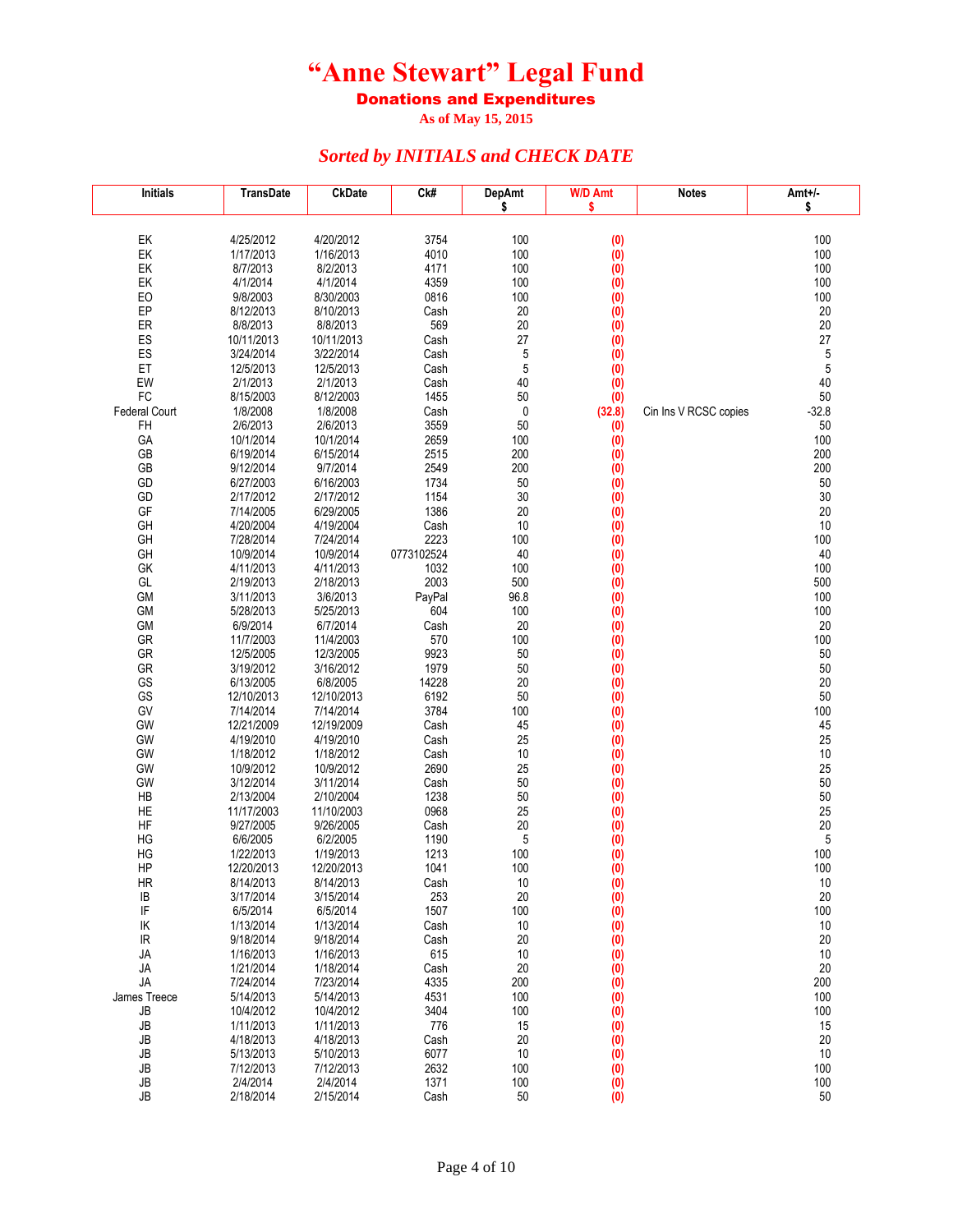Donations and Expenditures

**As of May 15, 2015**

| <b>Initials</b>        | TransDate              | <b>CkDate</b>          | Ck#          | <b>DepAmt</b> | <b>W/D Amt</b>    | <b>Notes</b> | Amt+/-    |
|------------------------|------------------------|------------------------|--------------|---------------|-------------------|--------------|-----------|
|                        |                        |                        |              | \$            | \$                |              | \$        |
|                        |                        |                        |              |               |                   |              |           |
| JB                     | 9/30/2014              | 9/30/2014<br>7/9/2003  | Cash         | 20            | (0)               |              | 20        |
| <b>JC</b><br><b>JC</b> | 7/10/2003<br>8/15/2003 | 8/6/2003               | 1076<br>649  | 50<br>50      | (0)<br>(0)        |              | 50<br>50  |
| <b>JC</b>              | 1/19/2004              | 1/12/2004              | 1170         | 50            | (0)               |              | 50        |
| <b>JC</b>              | 5/12/2004              | 4/27/2004              | Cash         | 1             | (0)               |              | 1         |
| <b>JC</b>              | 6/13/2005              | 6/6/2005               | 1536         | 50            | (0)               |              | 50        |
| <b>JC</b>              | 10/3/2005              | 9/28/2005              | 4160         | 100           | (0)               |              | 100       |
| <b>JC</b>              | 7/3/2012               | 6/28/2012              | 1118         | 100           | $\overline{(0)}$  |              | 100       |
| <b>JC</b>              | 2/12/2013              | 2/10/2013              | 1204         | 100           | (0)               |              | 100       |
| <b>JC</b>              | 6/3/2013               | 5/31/2013              | 1256         | 100           | (0)               |              | 100       |
| <b>JC</b>              | 6/4/2013               | 6/4/2013               | 1200         | 100           | (0)               |              | 100       |
| <b>JC</b>              | 8/8/2013               | 8/8/2013               | Cash         | 20            | (0)               |              | 20        |
| <b>JC</b>              | 8/20/2014              | 8/13/2014              | 485          | 100           | (0)               |              | 100       |
| <b>JC</b>              | 10/27/2014             | 10/27/2014             | 5213         | 100           | (0)               |              | 100       |
| JD<br>JF               | 12/5/2013<br>4/20/2004 | 12/5/2013<br>4/20/2004 | Cash<br>4960 | 5<br>25       | (0)<br>(0)        |              | 5<br>25   |
| JF                     | 1/29/2013              | 1/29/2013              | 5502         | 50            | (0)               |              | 50        |
| JF                     | 3/6/2014               | 3/6/2014               | Cash         | 20            | (0)               |              | 20        |
| JG                     | 6/27/2003              | 6/16/2003              | Cash         | 20            | (0)               |              | 20        |
| JG                     | 7/10/2003              | 7/1/2003               | Cash         | 10            | (0)               |              | 10        |
| JG                     | 1/19/2004              | 1/7/2004               | 4046         | 10            | (0)               |              | 10        |
| JH                     | 10/1/2012              | 9/29/2012              | 2611         | 1000          | (0)               |              | 1000      |
| JH                     | 10/17/2014             | 10/17/2014             | 5854         | 100           | (0)               |              | 100       |
| JJ                     | 2/20/2013              | 2/20/2013              | Cash         | 100           | $\overline{(0)}$  |              | 100       |
| JK                     | 6/27/2003              | 6/25/2003              | 1061         | 100           | (0)               |              | 100       |
| JK                     | 10/11/2012             | 10/11/2012             | 3182         | 50            | (0)               |              | 50        |
| JL                     | 6/3/2013               | 6/1/2013               | Cash         | 100           | (0)               |              | 100       |
| JL                     | 10/28/2013             | 10/28/2013             | Cash         | 5             | (0)               |              | 5         |
| <b>JM</b>              | 4/13/2010<br>2/4/2013  | 4/11/2010<br>2/4/2013  | Cash         | 10            | (0)               |              | 10        |
| <b>JM</b><br>JM        | 6/25/2013              | 6/25/2013              | Cash<br>Cash | 30<br>20      | (0)<br>(0)        |              | 30<br>20  |
| <b>JM</b>              | 3/10/2014              | 3/10/2014              | Cash         | 50            | (0)               |              | 50        |
| <b>JM</b>              | 8/11/2014              | 8/9/2014               | Cash         | 20            | (0)               |              | 20        |
| JN                     | 3/19/2012              | 3/8/2012               | PayPal       | 23.97         | (0)               |              | 25        |
| JN                     | 3/7/2013               | 3/7/2013               | Cash         | 10            | (0)               |              | 10        |
| JN                     | 6/5/2014               | 6/5/2014               | 2115         | 50            | (0)               |              | 50        |
| JN                     | 8/11/2014              | 8/11/2014              | Cash         | 10.25         | (0)               |              | 10.25     |
| JO                     | 2/8/2013               | 2/8/2013               | Cash         | 20            | (0)               |              | 20        |
| JP                     | 6/28/2013              | 6/26/2013              | 1002         | 100           | (0)               |              | 100       |
| JP                     | 10/28/2013             | 10/28/2013             | 1034         | 100           | (0)               |              | 100       |
| JP                     | 7/21/2014              | 7/19/2014              | 438          | 100           | (0)               |              | 100       |
| JR                     | 9/24/2014              | 9/24/2014              | Cash         | 10            | (0)               |              | 10        |
| JS<br>JS               | 6/14/2013<br>5/16/2014 | 6/14/2013<br>5/16/2014 | Cash<br>Cash | 10<br>20      | (0)               |              | 10<br>20  |
| <b>JS</b>              | 9/11/2014              | 9/11/2014              | 1407         | 100           | (0)<br>(0)        |              | 100       |
| JT                     | 2/28/2012              | 3/2/2012               | 4988         | 10            | $\left( 0\right)$ |              | 10        |
| JT                     | 2/26/2014              | 2/16/2014              | Cash         | 10            | (0)               |              | 10        |
| JV                     | 1/23/2013              | 1/19/2013              | 238          | 15            | (0)               |              | 15        |
| JV                     | 5/20/2014              | 5/20/2014              | 238          | 100           | (0)               |              | 100       |
| JW                     | 1/9/2013               | 1/9/2013               | 3374         | 20            | (0)               |              | 20        |
| JW                     | 3/7/2013               | 3/7/2013               | 1015         | 100           | (0)               |              | 100       |
| JZ                     | 7/22/2014              | 7/22/2014              | Cash         | 20            | (0)               |              | 20        |
| ΚB                     | 10/24/2014             | 10/24/2014             | 139          | 50            | (0)               |              | 50        |
| KC                     | 6/17/2013              | 6/15/2013              | 1187         | 100           | (0)               |              | 100       |
| KD                     | 7/11/2013              | 7/11/2013              | Cash         | 100           | (0)               |              | 100       |
| KD                     | 5/6/2014               | 5/3/2014               | 1546         | 30            | (0)               |              | 30        |
| KF                     | 5/12/2004              | 4/28/2004              | 371          | 25            | (0)               |              | 25        |
| ΚG<br>KG               | 1/19/2004<br>1/11/2013 | 1/10/2004<br>1/11/2013 | 3118<br>Cash | 50<br>100     | (0)<br>(0)        |              | 50<br>100 |
| KΗ                     | 12/9/2003              | 12/5/2003              | 479          | 100           | (0)               |              | 100       |
| KM                     | 2/16/2010              | 2/13/2010              | Cash         | 100           | (0)               |              | 100       |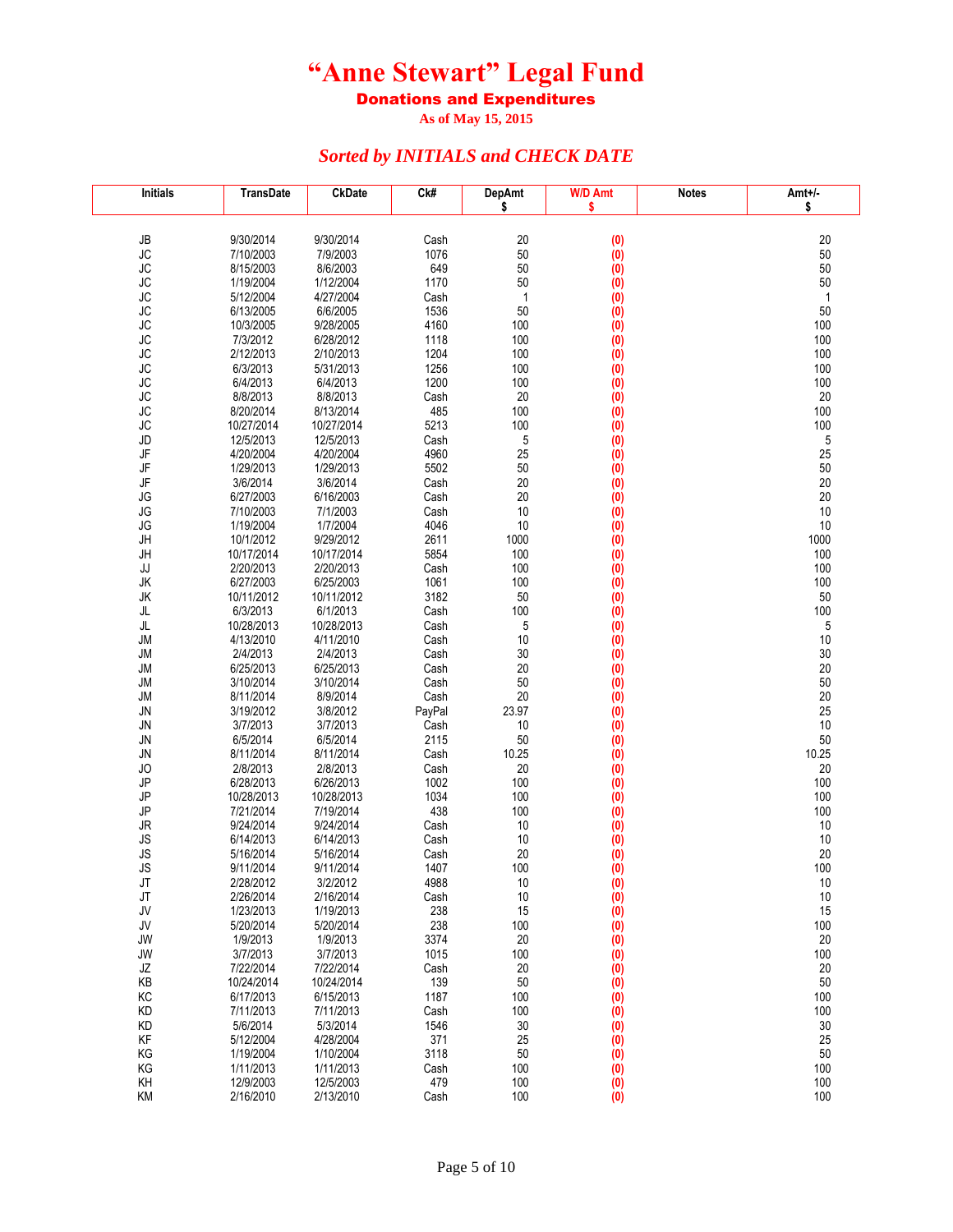Donations and Expenditures

**As of May 15, 2015**

| <b>Initials</b> | <b>TransDate</b>        | <b>CkDate</b>           | Ck#            | <b>DepAmt</b> | W/D Amt                 | <b>Notes</b> | $Amt+/-$     |
|-----------------|-------------------------|-------------------------|----------------|---------------|-------------------------|--------------|--------------|
|                 |                         |                         |                | \$            | \$                      |              | \$           |
|                 |                         |                         |                |               |                         |              |              |
| KM<br>KO        | 3/21/2013<br>5/9/2013   | 3/10/2013<br>5/9/2013   | 2993<br>Cash   | 100<br>50     | (0)<br>(0)              |              | 100<br>50    |
| KP              | 11/22/2004              | 11/22/2004              | 21554          | 250           | (0)                     |              | 250          |
| KS              | 1/18/2012               | 1/15/2012               | 8058           | 100           | (0)                     |              | 100          |
| KS              | 9/25/2012               | 9/24/2012               | 8072           | 100           | (0)                     |              | 100          |
| KS              | 7/22/2013               | 7/18/2013               | 6064           | 100           | (0)                     |              | 100          |
| KS              | 3/26/2014               | 3/26/2014               | Cash           | 20            | (0)                     |              | 20           |
| KT              | 6/11/2014               | 6/11/2014               | Cash           | 20            | $\overline{(0)}$        |              | 20           |
| LA<br>LA        | 1/11/2012<br>1/15/2013  | 1/11/2012<br>1/12/2013  | PayPal<br>2571 | 9.41<br>10    | (0)<br>$\overline{(0)}$ |              | 10<br>10     |
| LA              | 7/23/2013               | 7/23/2013               | 1434           | 100           | (0)                     |              | 100          |
| LA              | 9/12/2013               | 9/12/2013               | 1945           | 50            | (0)                     |              | 50           |
| LA              | 1/29/2013               | 1/29/2014               | 2767           | 25            | (0)                     |              | 25           |
| LB              | 11/17/2003              | 11/9/2003               | 1789           | 20            | (0)                     |              | 20           |
| LD              | 2/6/2006                | 9/14/2005               | 435            | 250           | (0)                     |              | 250          |
| LD              | 5/17/2007               | 5/16/2007               | 2937           | 50            | (0)                     |              | 50           |
| LD<br>LD        | 3/21/2011<br>6/27/2014  | 3/18/2011<br>6/26/2014  | 3523<br>1312   | 50<br>50      | (0)<br>(0)              |              | 50<br>50     |
| LE              | 12/7/2012               | 12/6/2012               | 650            | 25            | (0)                     |              | 25           |
| LH              | 11/4/2013               | 11/2/2013               | Cash           | 20            | (0)                     |              | 20           |
| LH              | 6/6/2014                | 6/2/2014                | 6845           | 15            | (0)                     |              | 15           |
| LK              | 2/21/2012               | 2/16/2012               | 353            | 50            | (0)                     |              | 50           |
| LL              | 9/8/2014                | 9/5/2014                | 2595           | 100           | (0)                     |              | 100          |
| LM              | 2/14/2014               | 2/14/2014               | 5239           | 100           | (0)                     |              | 100          |
| LM<br>LP        | 7/30/2014<br>6/27/2003  | 7/30/2014<br>6/16/2003  | 5170<br>6163   | 25<br>20      | (0)<br>(0)              |              | 25<br>20     |
| LQ              | 1/14/2013               | 1/13/2013               | 141            | 200           | $\overline{(0)}$        |              | 200          |
| LR              | 7/18/2014               | 7/18/2014               | 316            | 50            | (0)                     |              | 50           |
| LT              | 1/6/2014                | 1/6/2014                | 3612           | 100           | (0)                     |              | 100          |
| LT              | 4/11/2014               | 4/11/2014               | Cash           | 100           | (0)                     |              | 100          |
| MA              | 6/27/2003               | 6/22/2003               | 1528           | 25            | (0)                     |              | 25           |
| MA              | 1/7/2004                | 12/22/2003              | 2248           | 20            | (0)                     |              | 20           |
| MA<br>МA        | 5/2/2006<br>12/18/2006  | 5/1/2006<br>12/14/2006  | 2513<br>2577   | 25<br>25      | (0)<br>(0)              |              | 25<br>25     |
| MA              | 6/29/2007               | 6/23/2007               | 2617           | 25            | (0)                     |              | 25           |
| МA              | 10/29/2008              | 10/15/2008              | 2751           | 25            | (0)                     |              | 25           |
| МA              | 1/5/2011                | 12/27/2010              | 2898           | 25            | (0)                     |              | 25           |
| MA              | 1/30/2012               | 1/26/2012               | 2983           | 100           | (0)                     |              | 100          |
| MA              | 1/31/2013               | 1/30/2013               | 3069           | 100           | (0)                     |              | 100          |
| MA              | 8/28/2013               | 8/21/2013               | 1158           | 100           | (0)                     |              | 100          |
| MA<br><b>MB</b> | 9/15/2014<br>7/29/2003  | 9/10/2014<br>7/29/2003  | 1780<br>2502   | 25<br>50      | (0)<br>(0)              |              | 25<br>50     |
| <b>MB</b>       | 7/27/2004               | 7/22/2004               | 774            | 50            | (0)                     |              | 50           |
| МB              | 11/24/2008              | 11/23/2008              | 3897           | 30            | (0)                     |              | 30           |
| МB              | 1/17/2012               | 1/11/2012               | 4578           | 50            | (0)                     |              | 50           |
| MВ              | 2///2012                | 2/7/2012                | 4599           | 500           | (0)                     |              | 500          |
| MB              | 1/29/2013               | 1/28/2013               | Cash           | 200           | (0)                     |              | 200          |
| MB              | 4/23/2013               | 4/23/2013               | Cash           | 20<br>25      | (0)                     |              | 20           |
| MB<br>MB        | 8/28/2013<br>11/21/2013 | 8/26/2013<br>11/21/2013 | 1076<br>Cash   | 15            | $\overline{(0)}$<br>(0) |              | 25<br>15     |
| MB              | 7/23/2014               | 7/23/2014               | 1783           | 100           | (0)                     |              | 100          |
| <b>MC</b>       | 6/27/2003               | 6/16/2003               | 2365           | 40            | (0)                     |              | 40           |
| MD              | 8/12/2014               | 8/9/2014                | 1152           | 100           | (0)                     |              | 100          |
| <b>ME</b>       | 2/13/2013               | 2/13/2013               | Cash           | 10            | (0)                     |              | 10           |
| MF              | 1/21/2014               | 1/18/2014               | Cash           | 10            | (0)                     |              | 10           |
| MG              | 2/25/2013               | 2/24/2013               | Cash           | 20            | (0)                     |              | 20           |
| MG<br>MK        | 10/29/2014<br>2/20/2013 | 10/28/2014<br>2/18/2013 | 09931<br>867   | 50<br>10      | (0)                     |              | 50<br>10     |
| МK              | 3/25/2013               | 3/23/2013               | 3046           | 25            | (0)<br>$\overline{(0)}$ |              | 25           |
| МM              | 7/29/2003               | 7/25/2003               | 4044           | 1             | (0)                     |              | $\mathbf{1}$ |
| <b>MM</b>       | 11/1/2013               | 11/1/2013               | 673            | 20            | (0)                     |              | 20           |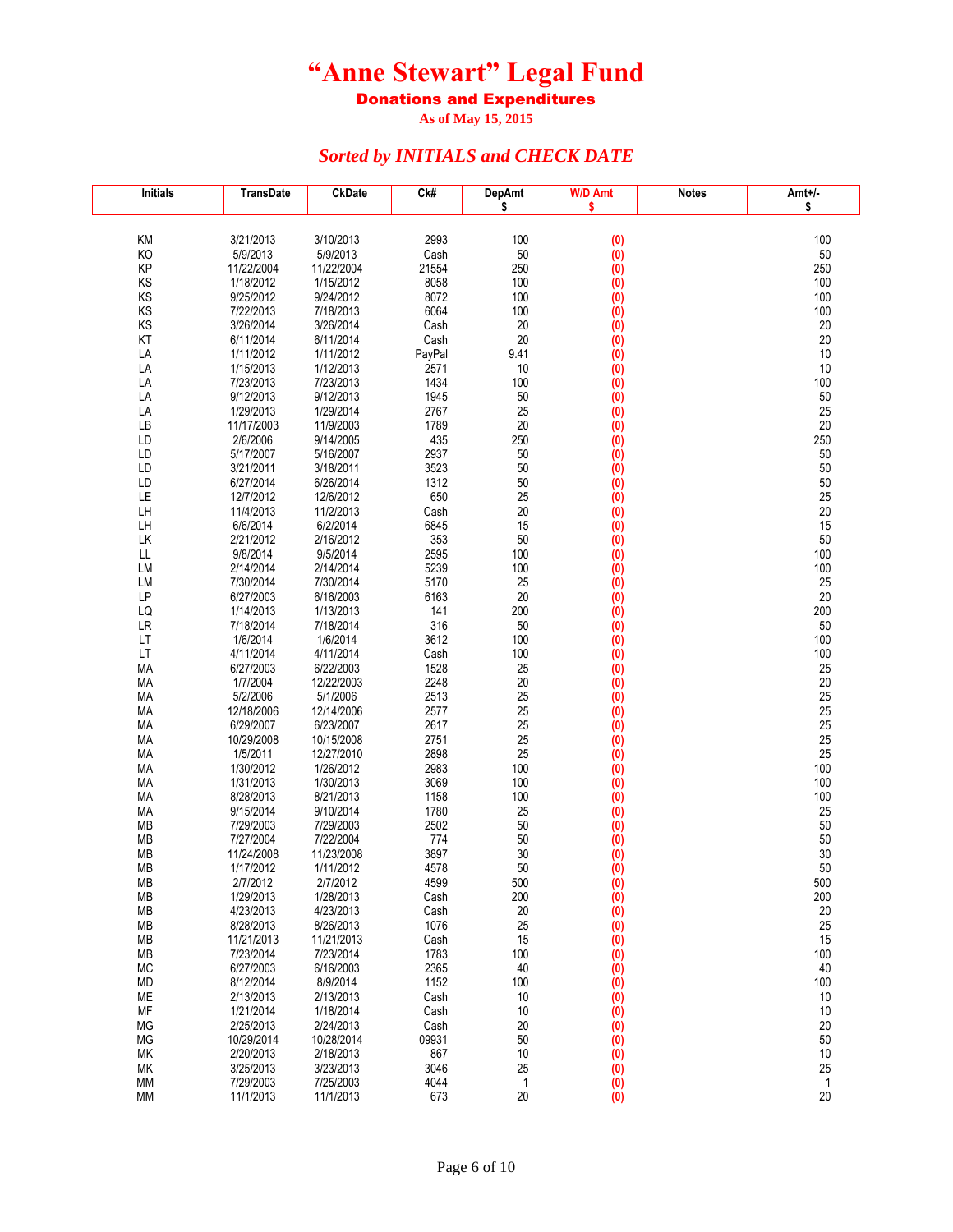Donations and Expenditures

**As of May 15, 2015**

| <b>Initials</b>        | <b>TransDate</b>       | <b>CkDate</b>          | Ck#              | <b>DepAmt</b> | <b>W/D Amt</b>   | <b>Notes</b>                      | Amt+/-           |
|------------------------|------------------------|------------------------|------------------|---------------|------------------|-----------------------------------|------------------|
|                        |                        |                        |                  | \$            | \$               |                                   | \$               |
|                        |                        |                        |                  |               |                  |                                   |                  |
| МM                     | 11/8/2013<br>2/19/2014 | 11/8/2013<br>2/19/2014 | 675              | 80<br>10      | (0)              |                                   | 80<br>10         |
| МM<br>ΜN               | 9/12/2014              | 9/11/2014              | Cash<br>2035     | 100           | (0)<br>(0)       |                                   | 100              |
| MO                     | 2/4/2013               | 2/4/2013               | 4713             | 25            | (0)              |                                   | 25               |
| MO                     | 7/17/2013              | 7/17/2013              | 1276             | 100           | (0)              |                                   | 100              |
| MW                     | 3/20/2013              | 3/20/2013              | 1120             | 100           | $\overline{(0)}$ |                                   | 100              |
| <b>MY</b>              | 7/28/2014              | 7/26/2014              | 2708             | 100           | (0)              |                                   | 100              |
| Nancy Mangone, Esq.    | 3/23/2012              | 3/4/2012               | 122              | 0             | (2000)           | Stewart v. RCSC --                | $-2000$          |
|                        |                        |                        |                  |               |                  | Quorum Etc.                       |                  |
| Nancy Mangone, Esq.    | 10/17/2012             | 10/16/2012             | 124              | 0             | (1600)           | Stewart v. RCSC --                | $-1600$          |
|                        |                        |                        |                  |               |                  | Quorum Etc.                       |                  |
| Nancy Mangone, Esq.    | 3/19/2013              | 3/18/2013              | 125              | 0             | (2000)           | Stewart v. RCSC --<br>Quorum Etc. | $-2000$          |
| Nancy Mangone, Esq.    | 10/15/2013             | 9/9/2013               | 127              | 0             | (1250)           | Stewart v. RCSC --                | $-1250$          |
|                        |                        |                        |                  |               |                  | Quorum Etc.                       |                  |
| Nancy Mangone, Esq.    | 6/25/2014              | 6/23/2014              | 106              | 1961.68       | (0)              | Refund                            | 1961.68          |
| ΝB                     | 2/13/2004              | 2/12/2004              | 1212             | 10            | (0)              |                                   | 10               |
| ND                     | 2/13/2014              | 2/13/2014              | Cash             | 20            | (0)              |                                   | 20               |
| <b>NH</b>              | 2/3/2014               | 2/1/2014               | 8352             | 25            | (0)              |                                   | 25               |
| <b>NK</b>              | 11/7/2003              | 10/30/2003             | 3823             | 50            | (0)              |                                   | 50               |
| <b>NK</b>              | 1/30/2004              | 1/20/2004              | 3846             | 50            | (0)              |                                   | 50               |
| <b>NK</b>              | 7/27/2004              | 7/22/2004              | Cash             | 50            | (0)              |                                   | 50               |
| <b>NK</b>              | 3/12/2010              | 3/11/2010              | 117              | $\pmb{0}$     | (366)            | Indpt Ad Petition Drive           | $-366$           |
| <b>NK</b><br><b>NK</b> | 1/18/2012<br>1/24/2012 | 1/18/2012<br>1/24/2012 | 4710<br>4716     | 210<br>225    | (0)              |                                   | 210<br>225       |
| <b>NK</b>              | 9/27/2012              | 9/26/2012              | Cash             | 150           | (0)<br>(0)       |                                   | 150              |
| NΚ                     | 3/11/2013              | 3/6/2013               | PayPal           | 96.8          | (0)              |                                   | 100              |
| <b>NK</b>              | 4/19/2013              | 4/19/2013              | Cash             | 100           | (0)              |                                   | 100              |
| <b>NK</b>              | 5/1/2013               | 5/1/2013               | Cash             | 100           | (0)              |                                   | 100              |
| <b>NK</b>              | 12/12/2014             | 12/12/2014             | Cash             | 120           | (0)              |                                   | 120              |
| <b>NM</b>              | 4/26/2004              | 4/24/2004              | 372              | 10            | (0)              |                                   | 10               |
| <b>NM</b>              | 1/21/2013              | 1/17/2013              | PayPal           | 19.12         | (0)              |                                   | 20               |
| <b>NM</b>              | 7/11/2014              | 7/10/2014              | Squareup         | 97.25         | (0)              |                                   | 100              |
| ΝR                     | 9/16/2003              | 9/9/2003               | 2375             | 50            | (0)              |                                   | 50               |
| ΝR<br><b>NW</b>        | 1/24/2012              | 1/20/2012<br>3/27/2013 | 3402<br>7426     | 75<br>100     | (0)              |                                   | 75<br>100        |
| <b>OC</b>              | 3/27/2013<br>2/27/2013 | 2/27/2013              | Cash             | 20            | (0)<br>(0)       |                                   | 20               |
| Parker & Thompson      | 6/14/2004              | 6/14/2004              | 102              | 0             | (1154.5)         | Salamone Appeal                   | $-1154.5$        |
| PayPal                 | 6/9/2008               | 6/9/2008               | PayPal           | 0.24          | (0)              | PayPal Activation                 | 0.24             |
| PayPal                 | 12/22/2009             | 11/12/2009             | PayPal           | 0             | (0)              |                                   | $-3.51$          |
| PayPal                 | 1/11/2012              | 1/11/2012              | PayPal           | 0             | (0)              |                                   | -0.59            |
| PayPal                 | 3/8/2012               | 3/8/2012               | PayPal           | 0             | (0)              |                                   | $-1.03$          |
| PayPal                 | 10/15/2012             | 10/15/2012             | PayPal           | 0             | (0)              |                                   | $-3.2$           |
| PayPal                 | 11/21/2012             | 11/21/2012             | PayPal           | 0             | (0)              |                                   | $-3.2$           |
| PayPal                 | 12/5/2012              | 12/5/2012              | PayPal           | 0             | (0)              |                                   | $-1.03$          |
| PayPal                 | 1/21/2013              | 1/21/2013              | PayPal           | 0             | (0)              |                                   | -2.63            |
| PayPal<br>PayPal       | 3/11/2013<br>3/11/2013 | 3/6/2013<br>3/6/2013   | PayPal<br>PayPal | 0<br>0        | (0)<br>(0)       |                                   | $-3.2$<br>$-3.2$ |
| PayPal                 | 4/28/2014              | 4/28/2014              | PayPal           | 0             | (0)              |                                   | $-3.2$           |
| PayPal                 | 5/20/2014              | 5/17/2014              | PayPal           | 0             | (0)              |                                   | $-6.1$           |
| PB                     | 10/2/2014              | 9/29/2014              | 3531             | 100           | (0)              |                                   | 100              |
| PF                     | 4/23/2013              | 4/21/2013              | 2078             | 25            | (0)              |                                   | 25               |
| PF                     | 11/12/2013             | 11/11/2013             | 1352             | 25            | $\overline{(0)}$ |                                   | 25               |
| PG                     | 2/20/2004              | 2/16/2004              | Cash             | 50            | (0)              |                                   | 50               |
| PG                     | 8/15/2005              | 8/10/2005              | Cash             | 20            | $\overline{(0)}$ |                                   | 20               |
| PG                     | 2/19/2006              | 2/18/2006              | Cash             | 20            | (0)              |                                   | 20               |
| PG                     | 2/14/2006              | 2/24/2006              | Cash             | 25            | $\dot{0}$        |                                   | 25               |
| PG                     | 3/22/2007              | 3/17/2007              | Cash             | 20            | (0)              |                                   | 20<br>25         |
| PG<br>PG               | 11/20/2007<br>4/3/2009 | 8/11/2007<br>3/28/2009 | Cash<br>Cash     | 25<br>25      | (0)              |                                   | 25               |
| PG                     | 7/31/2009              | 7/30/2009              | 2579             | 25            | (0)<br>(0)       |                                   | 25               |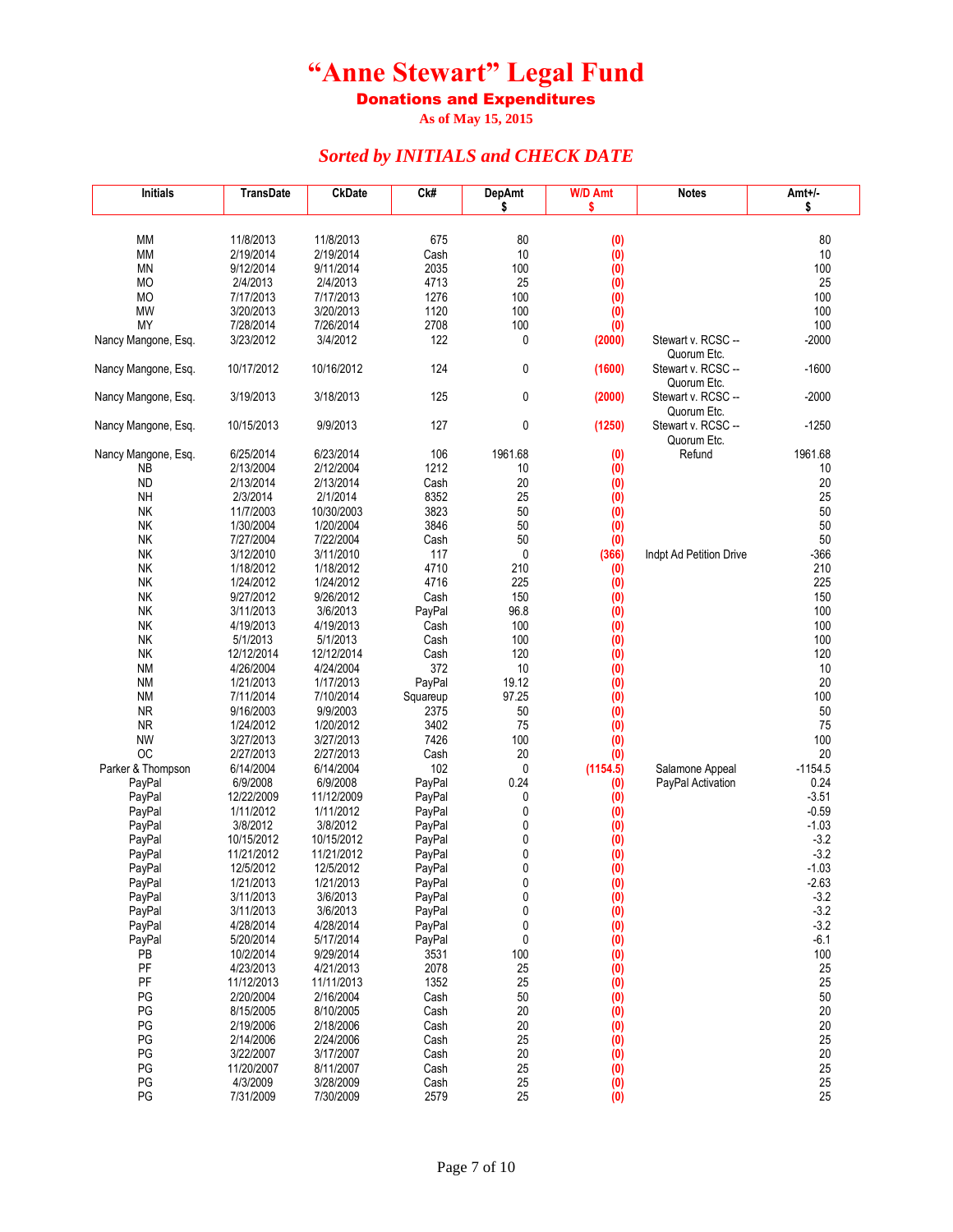Donations and Expenditures

**As of May 15, 2015**

| <b>Initials</b>        | <b>TransDate</b>        | <b>CkDate</b>          | Ck#            | <b>DepAmt</b><br>\$ | W/D Amt<br>\$ | <b>Notes</b>                    | Amt+/-<br>\$ |
|------------------------|-------------------------|------------------------|----------------|---------------------|---------------|---------------------------------|--------------|
|                        |                         |                        |                |                     |               |                                 |              |
| PG                     | 2/16/2010               | 1/27/2010              | Cash           | 40                  | (0)           |                                 | 40           |
| PG                     | 4/2/2010                | 4/1/2010               | Cash           | 30                  | (0)           |                                 | 30           |
| PG                     | 1/17/2012               | 1/12/2012              | 3234           | 25                  | (0)           |                                 | 25           |
| PG                     | 10/1/2012               | 9/29/2012              | Cash           | 25                  | (0)           |                                 | 25           |
| PH                     | 6/27/2003               | 6/18/2003              | Cash           | 20                  | (0)           |                                 | 20           |
| <b>PM</b>              | 3/31/2014               | 3/31/2014              | Cash           | 100                 | (0)           |                                 | 100          |
| PP                     | 3/17/2004               | 3/10/2004              | 6501           | 25                  | (0)           |                                 | 25           |
| PP                     | 1/22/2008               | 1/10/2008              | 1478           | 25                  | (0)           |                                 | 25           |
| PP                     | 10/9/2012               | 10/6/2012              | 2621           | 25                  | (0)           |                                 | 25           |
| PR                     | 3/3/2014                | 3/1/2014               | Cash           | 100                 | (0)           |                                 | 100          |
| PW<br>PW               | 4/1/2013                | 3/29/2013              | 1390<br>639    | 25<br>40            | (0)           |                                 | 25<br>40     |
| <b>RB</b>              | 3/4/2014<br>11/17/2003  | 3/4/2014<br>11/11/2003 | 1061           | 10                  | (0)           |                                 | 10           |
| <b>RB</b>              | 6/6/2005                | 6/10/2005              | 1173           | 10                  | (0)<br>(0)    |                                 | 10           |
| <b>RB</b>              | 10/4/2012               | 10/4/2012              | 5362           | 50                  | (0)           |                                 | 50           |
| <b>RC</b>              | 2/6/2006                | 2/1/2006               | 425            | 25                  | (0)           |                                 | 25           |
| <b>RC</b>              | 7/29/2009               | 7/26/2009              | 203            | 25                  | (0)           |                                 | 25           |
| <b>RC</b>              | 1/23/2013               | 1/23/2013              | 1088           | 40                  | (0)           |                                 | 40           |
| <b>RC</b>              | 2/27/2013               | 2/27/2013              | 346            | 25                  | (0)           |                                 | 25           |
| <b>RD</b>              | 9/1/2004                | 8/23/2004              | 596            | 50                  | (0)           |                                 | 50           |
| <b>RD</b>              | 2/15/2005               | 2/12/2005              | 666            | 50                  | (0)           |                                 | 50           |
| <b>RE</b>              | 2/5/2014                | 2/3/2014               | 10781          | 200                 | (0)           |                                 | 200          |
| Realty Sign Bell       | 2/12/2010               | 2/12/2010              | 111            | 0                   | (190.07)      | "Petitions" banner and<br>signs | $-190.07$    |
| <b>RF</b>              | 5/28/2013               | 5/25/2013              | 1015           | 500                 | (0)           |                                 | 500          |
| <b>RF</b>              | 10/6/2014               | 10/6/2014              | 3663           | 50                  | (0)           |                                 | 50           |
| <b>RG</b>              | 8/15/2003               | 8/10/2003              | 2378           | 100                 | (0)           |                                 | 100          |
| RG                     | 6/6/2005                | 6/3/2005               | 2806           | 100                 | (0)           |                                 | 100          |
| ${\sf RG}$             | 10/11/2012              | 10/8/2012              | 3998           | 100                 | (0)           |                                 | 100          |
| <b>RG</b>              | 3/11/2013               | 3/11/2013              | 4030           | 100                 | (0)           |                                 | 100          |
| <b>RG</b>              | 3/14/2013               | 3/12/2013              | 1718           | 100                 | (0)           |                                 | 100          |
| <b>RG</b>              | 2/7/2014                | 2/7/2014               | 4999           | 100                 | (0)           |                                 | 100          |
| <b>RH</b>              | 3/13/2010<br>11/21/2012 | 3/12/2010<br>7/17/2012 | Cash           | 20                  | (0)           |                                 | 20           |
| <b>RH</b><br><b>RH</b> | 1/16/2013               | 1/16/2013              | PayPal<br>Cash | 96.8<br>20          | (0)<br>(0)    |                                 | 100<br>20    |
| <b>RH</b>              | 11/19/2013              | 11/19/2013             | Cash           | 75                  | (0)           |                                 | 75           |
| <b>RH</b>              | 5/12/2014               | 5/10/2014              | Squareup       | 38.9                | (0)           |                                 | 40           |
| <b>RH</b>              | 12/18/2014              | 12/17/2014             | Squareup       | 61.02               | (0)           |                                 | 62.75        |
| <b>RJ</b>              | 6/12/2014               | 6/12/2014              | Cash           | 1                   | (0)           |                                 | 1            |
| <b>RK</b>              | 6/27/2003               | 6/22/2003              | 6418           | 100                 | (0)           |                                 | 100          |
| <b>RK</b>              | 7/27/2004               | 7/27/2004              | 3777           | 200                 | (0)           |                                 | 200          |
| RK                     | 11/20/2012              | 11/19/2012             | 6259           | 100                 | (0)           |                                 | 100          |
| RK                     | 3/5/2014                | 3/5/2014               | 8127           | 40                  | (0)           |                                 | 40           |
| <b>RL</b>              | 7/22/2013               | 7/22/2013              | Cash           | 100                 | (0)           |                                 | 100          |
| <b>RL</b>              | 10/25/2013              | 10/25/2013             | Cash           | 100                 | (0)           |                                 | 100          |
| RM<br><b>RM</b>        | 2/20/2004<br>9/3/2013   | 2/19/2004<br>9/3/2013  | 1007<br>2629   | 50<br>150           | (0)<br>(0)    |                                 | 50<br>150    |
| <b>RM</b>              | 3/6/2014                | 3/6/2014               | Cash           | 20                  | (0)           |                                 | $20\,$       |
| <b>RN</b>              | 11/17/2003              | 11/10/2003             | 718            | 25                  | (0)           |                                 | 25           |
| <b>RN</b>              | 7/1/2008                | 6/27/2008              | 1182           | 25                  | (0)           |                                 | 25           |
| <b>RN</b>              | 9/27/2012               | 9/27/2012              | Cash           | 100                 | (0)           |                                 | 100          |
| <b>RN</b>              | 3/12/2013               | 3/11/2013              | 1083           | 100                 | (0)           |                                 | 100          |
| <b>RP</b>              | 6/2/2014                | 5/29/2014              | 2951           | 25                  | (0)           |                                 | 25           |
| <b>RR</b>              | 6/6/2014                | 6/6/2014               | Cash           | 25                  | (0)           |                                 | 25           |
| <b>RS</b>              | 7/21/2003               | 7/18/2003              | 3545           | $10$                | (0)           |                                 | 10           |
| <b>RS</b>              | 1/3/2013                | 12/28/2012             | 2568           | 15                  | (0)           |                                 | 15           |
| <b>RS</b>              | 2/28/2013<br>3/19/2013  | 2/28/2013<br>3/17/2013 | 2632           | 100                 | (0)           |                                 | 100          |
| <b>RS</b><br><b>RS</b> | 6/28/2013               | 6/28/2013              | 1336<br>2037   | 100<br>100          | (0)<br>(0)    |                                 | 100<br>100   |
| RT                     | 4/28/2014               | 4/24/2014              | PayPal         | 96.8                | (0)           |                                 | 100          |
| <b>RT</b>              | 9/22/2014               | 9/20/2014              | 2087           | 20                  | (0)           |                                 | 20           |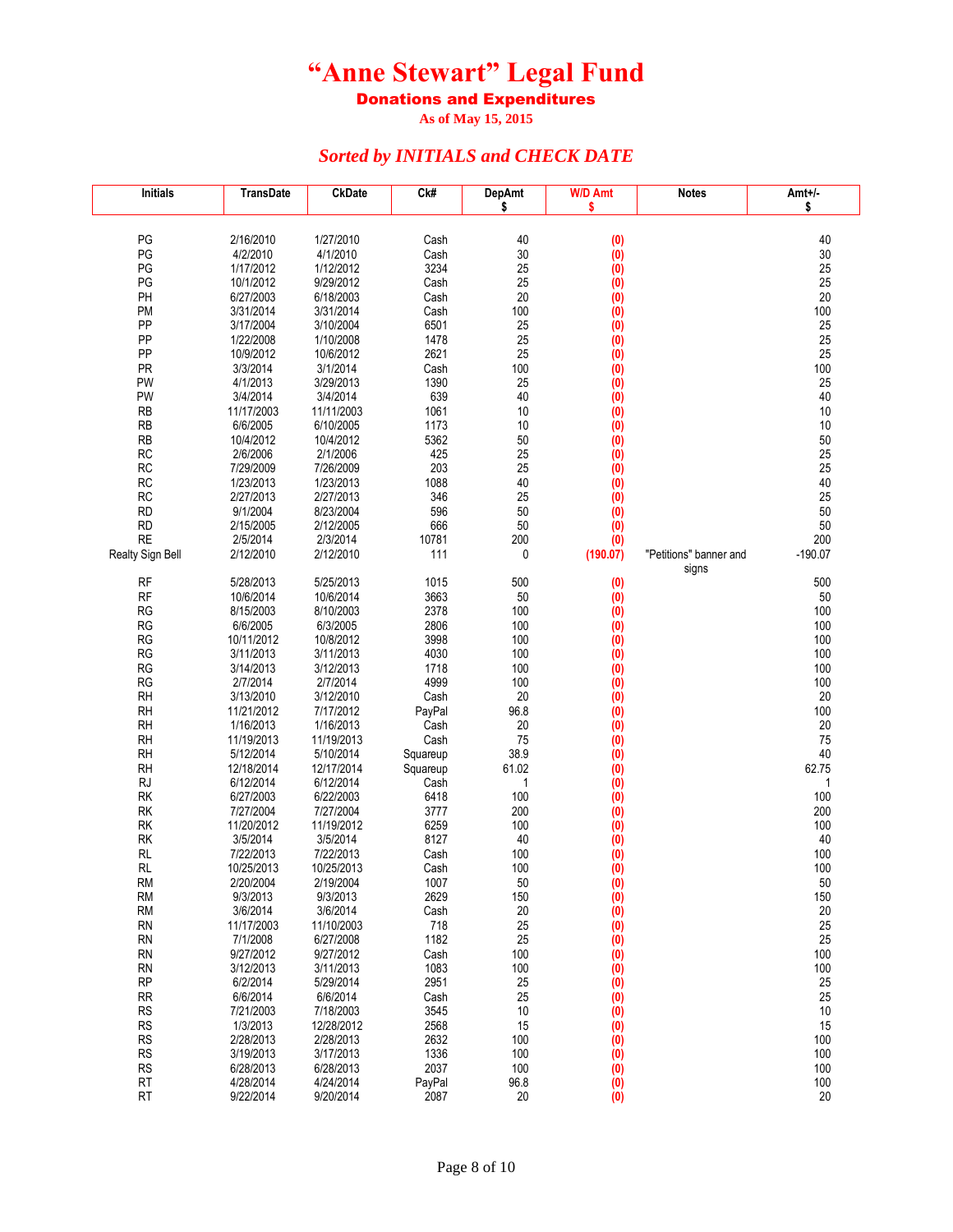Donations and Expenditures

**As of May 15, 2015**

| <b>Initials</b> | <b>TransDate</b>        | <b>CkDate</b>           | Ck#                | <b>DepAmt</b> | <b>W/D Amt</b>                         | <b>Notes</b>           | Amt+/-    |
|-----------------|-------------------------|-------------------------|--------------------|---------------|----------------------------------------|------------------------|-----------|
|                 |                         |                         |                    | \$            | \$                                     |                        | \$        |
|                 |                         |                         |                    |               |                                        |                        |           |
| <b>RW</b>       | 4/12/2004               | 4/10/2004               | 799                | 25            | (0)                                    |                        | 25        |
| RZ              | 8/21/2013               | 8/21/2013               | Cash               | 5             | (0)                                    |                        | 5         |
| RZ              | 10/8/2013<br>10/26/2012 | 10/8/2013<br>10/25/2012 | 694<br>1797        | 50<br>25      | (0)                                    |                        | 50<br>25  |
| SA<br>SC        | 3/7/2014                | 3/7/2014                | 2144               | 25            | (0)                                    |                        | 25        |
| SC              | 7/21/2014               | 7/21/2014               | 1573               | 50            | (0)<br>$\ddot{0}$                      |                        | 50        |
| SC              | 12/10/2014              | 12/10/2014              | Cash               | 15            | (0)                                    |                        | 15        |
| SD              | 7/16/2013               | 7/15/2013               | 637                | 50            | $\overline{(0)}$                       |                        | 50        |
| Send Me Store   | 2/5/2010                | 2/4/2010                | 110                | 0             | (68.03)                                | Petitions, flyers      | $-68.03$  |
| Send Me Store   | 3/10/2010               | 3/10/2010               | 116                | 0             | (25.51)                                | Copies--petitions P-01 | $-25.51$  |
|                 |                         |                         |                    |               |                                        | and P-02               |           |
| Send Me Store   | 6/1/2010                | 5/26/2010               | 119                | 0             | (4.46)                                 |                        | $-4.46$   |
| SG              | 1/7/2004                | 12/21/2003              | 11539              | 50            | (0)                                    |                        | 50        |
| SG              | 8/27/2014               | 8/27/2014               | Cash               | 100           | $\ddot{0}$                             |                        | 100       |
| SG              | 10/29/2014              | 10/27/2014              | 1086               | 25            | (0)                                    |                        | 25        |
| <b>SL</b>       | 12/9/2003               | 12/8/2003               | 1182               | 20            | $\overline{(0)}$                       |                        | 20        |
| <b>SM</b>       | 8/27/2012               | 8/26/2012               | 130                | 100           | (0)                                    |                        | 100       |
| SP              | 10/15/2012              | 10/15/2012              | 1216               | 40            | (0)                                    |                        | 40        |
| Squareup        | 12/1/2012               | 12/1/2012               | Squareup           | 0             | (0)                                    |                        | $-0.03$   |
| Squareup        | 3/11/2013               | 3/9/2013                | Squareup           | 0             | (0)                                    |                        | $-2.75$   |
| Squareup        | 5/29/2013               | 5/28/2013               | Squareup           | 0             | (0)                                    |                        | $-5.5$    |
| Squareup        | 11/15/2013              | 11/14/2013              | Squareup           | 0             | $\overline{(0)}$                       |                        | $-2.75$   |
| Squareup        | 5/12/2014               | 5/10/2014               | Squareup           | 0             | (0)                                    |                        | $-1.1$    |
| Squareup        | 5/16/2014               | 5/16/2014               | Squareup           | 0             | $\overline{(0)}$                       |                        | $-2.75$   |
| Squareup        | 7/10/2014               | 7/10/2014               | Squareup           | 0             | $\ddot{\bm{0}}$                        |                        | $-2.75$   |
| Squareup        | 10/10/2014              | 10/9/2014               | Squareup           | 0             | $\ddot{0}$                             |                        | $-2.75$   |
| Squareup        | 12/18/2014              | 12/17/2014              | Squareup           | 0             | $\ddot{0}$                             |                        | $-1.73$   |
| SS              | 10/9/2012               | 10/5/2012               | 5683               | 100           | (0)                                    |                        | 100       |
| <b>ST</b>       | 9/29/2014               | 9/29/2014               | 2830               | 100           | (0)                                    |                        | 100       |
| <b>Staples</b>  | 9/8/2006                | 9/6/2006                | Visa Debit         | 0             | (19.13)                                | Complaint supplies     | $-19.13$  |
|                 |                         |                         | Card               |               |                                        |                        |           |
| <b>Staples</b>  | 9/6/2006                | 9/6/2006                | Visa Debit<br>Card | 0             | (102.38)                               | Complaint supplies     | $-102.38$ |
| <b>Staples</b>  | 2/19/2010               | 2/19/2010               | 113                | 0             | (74.57)                                | Complaint supplies     | $-74.57$  |
| <b>Staples</b>  | 4/12/2010               | 4/8/2010                | 118                | 0             | (123.95)                               |                        | $-123.95$ |
| SW              | 7/2/2013                | 7/2/2013                | 1765               | 50            | (0)                                    |                        | 50        |
| SW              | 8/12/2013               | 8/10/2013               | Cash               | 20            | (0)                                    |                        | 20        |
| TB              | 1/13/2006               | 1/13/2006               | 595                | 50            | (0)                                    |                        | 50        |
| TB              | 8/17/2006               | 8/16/2006               | 831                | 50            | (0)                                    |                        | 50        |
| TB              | 4/18/2013               | 4/17/2013               | 858                | 25            | (0)                                    |                        | 25        |
| TB              | 5/1/2013                | 5/1/2013                | Cash               | 100           | (0)                                    |                        | 100       |
| TD              | 11/15/2013              | 11/15/2013              | Cash               | 20            | (0)                                    |                        | 20        |
| <b>TM</b>       | 8/15/2003               | 8/7/2003                | 2086               | 25            | (0)                                    |                        | 25        |
| TP              | 12/6/2013               | 12/6/2013               | Cash               | 20            | (0)                                    |                        | 20        |
| <b>TS</b>       | 12/9/2003               | 12/3/2003               | 1899               | 10            | (0)                                    |                        | 10        |
| ΤS              | 4/12/2004               | 4/6/2004                | 1923               | 25            | (0)                                    |                        | 25        |
| TS              | 10/23/2012              | 10/15/2012              | PayPal             | 96.8          | $\overline{(0)}$                       |                        | 100       |
| <b>TS</b>       | 6/11/2014               | 6/11/2014               | 1819               | 50            | (0)                                    |                        | $50\,$    |
| TT              | 3/6/2013                | 3/6/2013                | Cash               | 10            | $\overline{(0)}$                       |                        | 10        |
| VB              | 3/20/2013               | 3/18/2013               | 1507               | 100           | (0)                                    |                        | 100       |
| <b>VB</b>       | 6/5/2013                | 6/4/2013                | 1606               | 100           | (0)                                    |                        | 100       |
| VB              | 5/5/2014                | 5/5/2014                | Cash               | 50            | (0)                                    |                        | 50        |
| VF              | 6/11/2007               | 6/10/2007               | 0931               | 100           | (0)                                    |                        | 100       |
| VH              | 2/8/2013                | 2/8/2013                | Cash               | 25            | (0)                                    |                        | 25        |
| VH              | 8/26/2013               | 8/26/2013               | 1345               | 25            | (0)                                    |                        | 25        |
| VM              | 10/28/2003              | 10/17/2003              | 4125               | 15            | (0)                                    |                        | 15        |
| VN              | 1/27/2015               | 1/27/2015               | 4422               | 100           | $\overline{(0)}$                       |                        | 100       |
| VS              | 4/11/2013               | 4/11/2013               | 2084               | 100           | (0)                                    |                        | 100       |
| VS              | 3/28/2014<br>6/16/2014  | 3/28/2014<br>6/14/2014  | Cash               | $10$          | (0)                                    |                        | 10        |
| VS<br><b>WB</b> | 9/19/2013               | 9/18/2013               | 6853<br>146        | 100<br>50     | $\begin{pmatrix} 0 \\ 0 \end{pmatrix}$ |                        | 100<br>50 |
|                 |                         |                         |                    |               |                                        |                        |           |